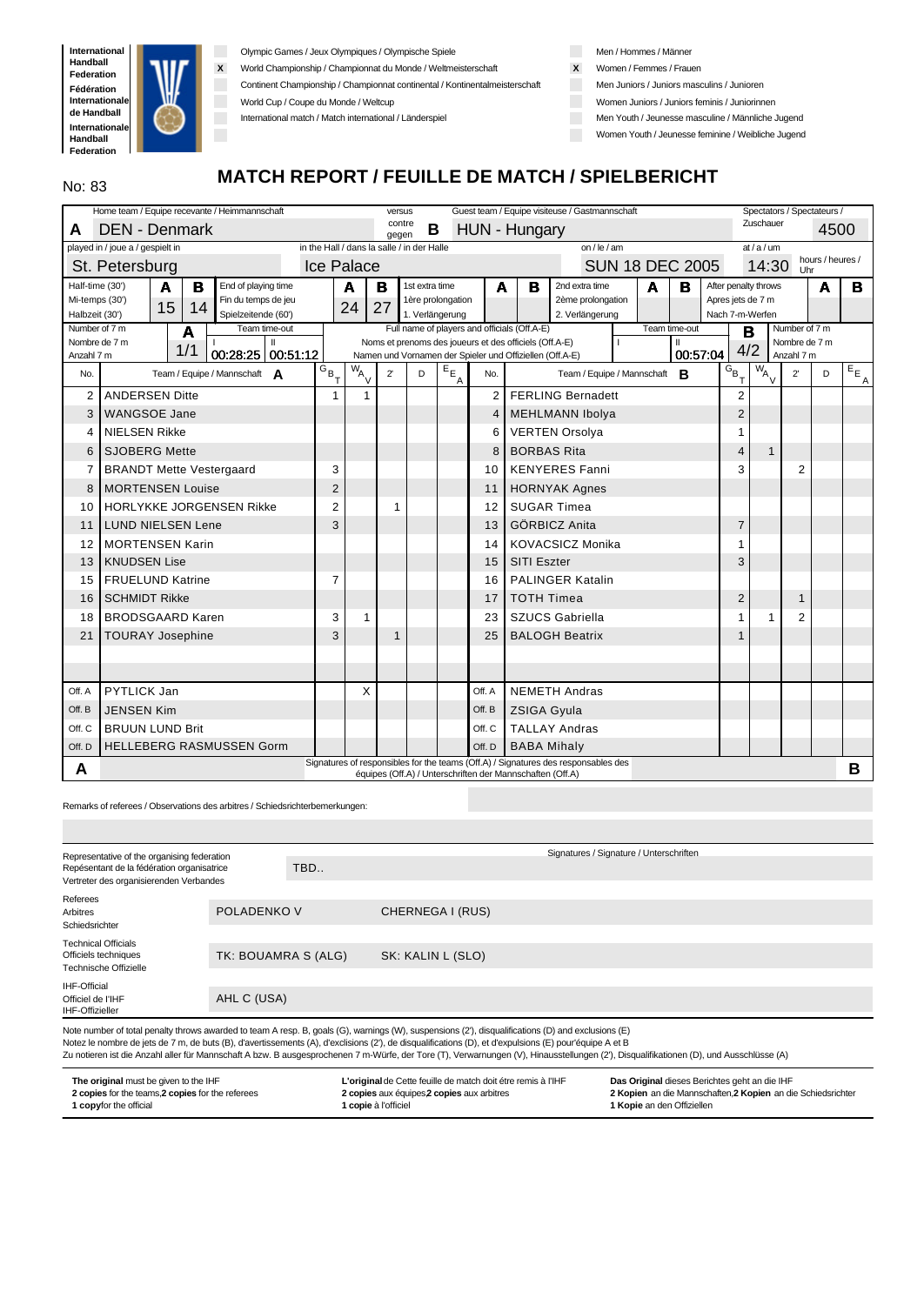**XVIIth Women's World Championship 2005**

**WOMEN**



SUN 18 DEC 2005 14:30

**Bronze Medal Match**

# **Results**

## Match No: 83 **DEN 24 - 27 HUN (15-14) (9-13)**

| Referees:      | POLADENKO V / CHERNEGA I (RUS)        |                |                 |     |            |              |                |                |           |                |                |                  |                                             | <b>RUNNING SCORE</b>              |                            |
|----------------|---------------------------------------|----------------|-----------------|-----|------------|--------------|----------------|----------------|-----------|----------------|----------------|------------------|---------------------------------------------|-----------------------------------|----------------------------|
|                |                                       |                |                 |     |            |              |                |                |           |                |                |                  |                                             | <b>DEN-HUN</b>                    |                            |
|                | <b>DEN - Denmark</b>                  |                |                 |     |            |              |                |                |           |                |                |                  |                                             |                                   |                            |
|                |                                       |                |                 |     |            |              |                |                |           |                |                |                  |                                             | 1st Half<br>$0$ (2') $1$ VERTEN O |                            |
|                | <b>Players</b>                        |                |                 |     |            | <b>Shots</b> |                |                |           |                |                | <b>Penalties</b> | FRUELUND K 1 (3)                            | $\overline{1}$                    |                            |
| No.            | Name                                  | G/S            | %               | 6m  | Wing       | 9m           | 7 <sub>m</sub> | <b>FB</b>      | <b>BT</b> | YC             |                | 2Min  RC   EX    | MORTENSEN L 2 (3')                          | $\overline{1}$                    |                            |
| $\overline{2}$ | <b>ANDERSEN Ditte</b>                 | 1/3            | $\overline{33}$ |     |            | 1/2          |                | O <sub>1</sub> |           | $\mathbf{1}$   |                |                  |                                             | (6')<br>$\mathbf{2}$<br>(7)<br>2  | 2 KOVACSICZ M<br>3 SZUCS G |
| 3              | WANGSOE Jane                          | 0 <sub>1</sub> | $\mathbf 0$     |     |            |              |                | O <sub>1</sub> |           |                |                |                  |                                             | (8)<br>$\mathbf{2}$               | 4 GÖRBICZ A                |
| $\overline{4}$ | <b>NIELSEN Rikke</b>                  |                |                 |     |            |              |                |                |           |                |                |                  | <b>MORTENSEN L</b>                          | 3(9)<br>$\overline{4}$            |                            |
| 6              | <b>SJOBERG Mette</b>                  | 0 <sub>2</sub> | $\Omega$        |     |            | 0/2          |                |                |           |                |                |                  |                                             |                                   | $3$ (10") $5$ GÖRBICZ A    |
| $\overline{7}$ | <b>BRANDT Mette Vestergaard</b>       | 3/6            | 50              |     |            | 3/6          |                |                |           |                |                |                  | FRUELUND K 4 (11') 5                        |                                   | 4 (12') 6 MEHLMANN I       |
| 8              | <b>MORTENSEN Louise</b>               | 2/4            | 50              | 1/1 | 1/2        |              |                | O <sub>1</sub> |           |                |                |                  | FRUELUND K 5 (12')                          | 6                                 |                            |
| 10             | HORLYKKE JORGENSEN Rikke              | 2/5<br>3/4     | 40              |     |            | 2/5          |                | 1/1            |           |                | $\mathbf{1}$   |                  |                                             | $\overline{5}$ (12') 7 TOTH T     |                            |
| 11             | LUND NIELSEN Lene                     |                | 75              | 2/3 |            |              |                |                |           |                |                |                  | <b>BRANDT M</b> 6 (13')                     | $\overline{7}$                    |                            |
| 12             | <b>MORTENSEN Karin</b>                |                |                 |     |            |              |                |                |           |                |                |                  |                                             | 6(14)<br>8                        | 8 MEHLMANN I               |
| 13             | <b>KNUDSEN Lise</b>                   | 0 <sup>2</sup> | $\Omega$        |     |            | 0/1          |                | O <sub>1</sub> |           |                |                |                  | BRODSGAARD K 7 (16')                        | 7(17)                             | 9 BALOGH B                 |
| 15             | <b>FRUELUND Katrine</b>               | $\frac{7}{16}$ | 44              | 1/2 |            | 2/9          | 1/1            |                | 3/4       |                |                |                  | FRUELUND K 8 (17)                           | 9                                 |                            |
| 16             | <b>SCHMIDT Rikke</b>                  |                |                 |     |            |              |                |                |           |                |                |                  | BRANDT M                                    | 9(20)<br>9                        |                            |
| 18             | <b>BRODSGAARD Karen</b>               | 3/4            | 75              | 1/2 |            |              |                | 2/2            |           | $\mathbf{1}$   |                |                  | TOURAY J 10                                 | (21)<br>9                         |                            |
| 21             | <b>TOURAY Josephine</b>               | 3/6            | 50              |     | 2/4        | 0/1          |                | 1/1            |           |                | $\mathbf{1}$   |                  | 10<br>FRUELUND K 11                         | (21)<br>(22')<br>10               | 10 KENYERES F              |
|                | Bench / Team                          |                |                 |     |            |              |                |                |           | $\mathbf{1}$   |                |                  | TOURAY J 12 (24')                           | 10                                |                            |
|                | <b>Totals</b>                         | 24/53          | 45              | 5/8 | 3/6        | 8/26         | 1/1            | 4/8            | 3/4       | 3              | 2              |                  | 12                                          | (25)                              | 11 SITI E                  |
|                |                                       |                |                 |     |            |              |                |                |           |                |                |                  |                                             | 12(26)                            | 12 TOTH T                  |
|                | <b>Goalkeepers</b>                    |                |                 |     |            | <b>Saves</b> |                |                |           |                |                |                  | BRANDT M 13 (27')<br>LUND NIELSEN L 14 (27) | 12<br>12                          |                            |
| No.            | Name                                  | S/S            | %               | 6m  | Wing       | 9m           | 7m             | FB             | BT        |                |                |                  | 14                                          | (28)                              | 13 KENYERES F              |
| 12<br>16       | <b>MORTENSEN Karin</b>                | 16/35<br>2/9   | 46<br>22        | 0/6 | 3/5        | 9/17<br>0/4  | 1/2<br>0/1     | 2/4<br>1/3     | 1/1       |                |                |                  | LUND NIELSEN L                              | $15$ $(28)$<br>13                 |                            |
|                | <b>SCHMIDT Rikke</b><br><b>Totals</b> | 18/45          | 40              | 0/7 | 1/1<br>4/6 | 9/21         | 1/3            | 3/7            | 1/1       |                |                |                  |                                             |                                   | 15 (29') 14 KENYERES F     |
|                |                                       |                |                 |     |            |              |                |                |           |                |                |                  |                                             | 2nd Half                          |                            |
|                |                                       |                |                 |     |            |              |                |                |           |                |                |                  | 15                                          |                                   | (31') 15 FERLING B         |
|                | <b>HUN - Hungary</b>                  |                |                 |     |            |              |                |                |           |                |                |                  | 15                                          | $(32')$ 16 SITI E                 |                            |
|                | <b>Players</b>                        |                |                 |     |            | <b>Shots</b> |                |                |           |                |                | <b>Penalties</b> | BRODSGAARD K 16 (35')                       | 16<br>16 (38')                    | 17 GÖRBICZ A               |
| No.            | Name                                  | G/S            | %               | 6m  | Wing       | 9m           | 7 <sub>m</sub> | <b>FB</b>      | BT        | YC             |                | 2Min RC EX       | 16                                          | (41)                              | 18 GÖRBICZ A               |
| $\overline{2}$ | <b>FERLING Bernadett</b>              | 2/6            | 33              | 1/1 |            | 1/4          | 0/1            |                |           |                |                |                  | <b>BRODSGAARD K</b><br>17                   | (41)<br>18                        |                            |
| $\overline{4}$ | <b>MEHLMANN Ibolya</b>                | 2/6            | 33              |     |            | 2/6          |                |                |           |                |                |                  | 17                                          | (42)                              | 19 BORBAS R                |
| 6              | <b>VERTEN Orsolya</b>                 | 1/3            | $\overline{33}$ |     | 0/2        |              |                | 1/1            |           |                |                |                  | 17                                          | (44)                              | 20 GÖRBICZ A               |
| 8              | <b>BORBAS Rita</b>                    | 4/4            | 100             | 4/4 |            |              |                |                |           | $\mathbf{1}$   |                |                  | TOURAY J 18 (44')                           | 20<br>18(44)                      | 21 BORBAS R                |
| 10             | <b>KENYERES Fanni</b>                 | 3/4            | 75              | 1/1 | 2/3        |              |                |                |           |                | $\overline{2}$ |                  | ANDERSEN D                                  | 19(47)<br>21                      |                            |
| 11             | <b>HORNYAK Agnes</b>                  |                |                 |     |            |              |                |                |           |                |                |                  |                                             | 19 (50')                          | 22 GÖRBICZ A               |
| 12             | <b>SUGAR Timea</b>                    |                |                 |     |            |              |                |                |           |                |                |                  |                                             | 19 (52')                          | 23 FERLING B               |
| 13             | GÖRBICZ Anita                         | 7/13           | 54              |     | 0/1        | 3/7          | 2/2            | 2/2            | 0/1       |                |                |                  | FRUELUND K 20 (52')<br>20                   | 23<br>(53)                        | 24 BORBAS R                |
| 14             | KOVACSICZ Monika                      | 1/3            | 33              |     | 0/1        |              |                | 1/2            |           |                |                |                  | 21<br>LUND NIELSEN L                        | (53)<br>24                        |                            |
| 15             | SITI Eszter                           | 3/4            | $\overline{75}$ |     |            | 3/4          |                |                |           |                |                |                  | FRUELUND K 22 (54')                         | 24                                |                            |
| 16             | <b>PALINGER Katalin</b>               |                |                 |     |            |              |                |                |           |                |                |                  |                                             | 22 (55')                          | 25 GÖRBICZ A               |
| 17             | <b>TOTH Timea</b>                     | 2/10           | 20              |     |            | 2/8          | 0/1            | O <sub>1</sub> |           |                | $\mathbf{1}$   |                  | 22                                          | (56)<br>22 (57') 27 BORBAS R      | 26 SITI E                  |
| 23             | <b>SZUCS Gabriella</b>                | 1/1            | 100             |     |            | 1/1          |                |                |           | $\overline{1}$ | $\overline{2}$ |                  | KKE JORGENSEN 23 (59') 27                   |                                   |                            |
| 25             | <b>BALOGH Beatrix</b>                 | 1/6            | 17              | 1/1 | 0/2        | 0/2          |                | Q'1            |           |                |                |                  | KKE JORGENSEN 24 (59') 27                   |                                   |                            |
|                | Bench / Team                          |                |                 |     |            |              |                |                |           |                |                |                  |                                             |                                   |                            |
|                | Totals                                | 27/60          | 45              | 7/7 | 2/9        | 12/32        | 2/4            | 4/7            | 0/1       | $\overline{2}$ | 5              |                  |                                             |                                   |                            |
|                |                                       |                |                 |     |            |              |                |                |           |                |                |                  |                                             |                                   |                            |

|     | <b>Goalkeepers</b>      |       |    |     |      | <b>Saves</b> |     |     |     |
|-----|-------------------------|-------|----|-----|------|--------------|-----|-----|-----|
| No. | Name                    | S/S   | %  | 6m  | Wing | 9m           | 7m  | FB  | вт  |
| 12  | <b>SUGAR Timea</b>      |       |    |     |      |              |     |     |     |
| 16  | <b>PALINGER Katalin</b> | 22/46 | 48 | 1/6 | 2/5  | 15/23        | 0/1 | 3/7 | 1/4 |
|     | Totals                  | 22/46 | 48 | 1/6 | 2/5  | 15/23        | 0/1 | 3/7 | 1/4 |

**LEGEND<br>G/S** Goals / Shots<br>**S/S** Saves / Shots<br>**YC** Yellow Cards % Efficiency 6m 6-metre Shots 7m 7-metre Shots 9m 9-metre Shots<br> **Wing** Wing Shots FB Fast-Breaks BT Breaktroughs EX Exclusions<br>
RC Red-Cards 2Min 2-Minute-Suspensions **S/S** Saves / Shots **Wing** Wing Shots **FB** Fast Breaks **BT**<br>**PC** Pellow Cards **RC** Red Cards **2Min** 2 Minute Suspensions **YC** Yellow Cards **RC** Red Cards **2Min** 2 Minute Suspensions **+** 2 Minute + 2 Minute Suspensions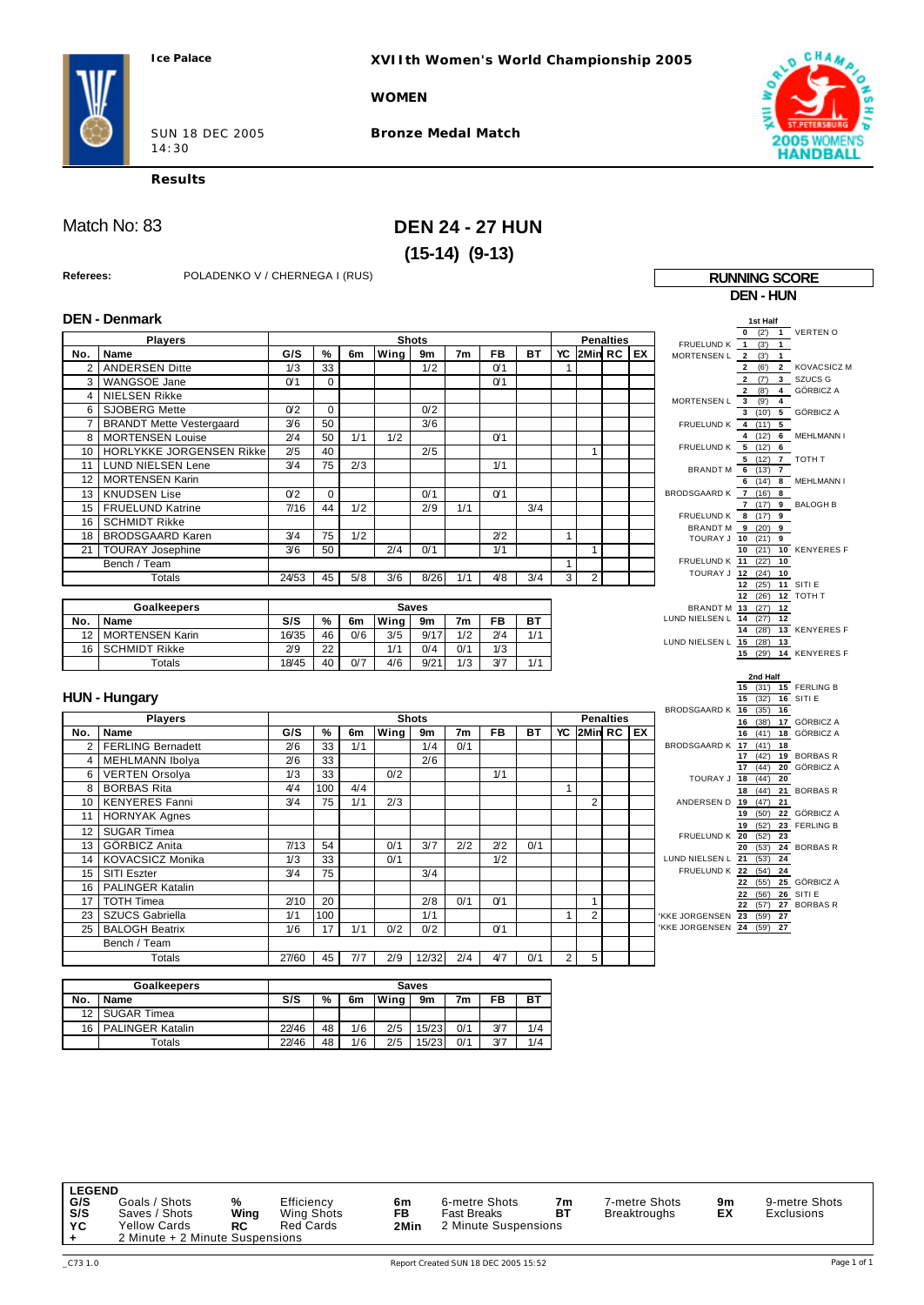**XVIIth Women's World Championship 2005**

### **WOMEN**



SUN 18 DEC 2005 14:30

**Bronze Medal Match**



**Match Team Statistics**

## Match No: 83 **DEN 24 - 27 HUN (15-14) (9-13)**

**Referees:** POLADENKO V / CHERNEGA I (RUS)

## **DEN - Denmark**

|     | <b>Players</b>                  |       |             |     |      | <b>Shots</b> |     |           |           |                | Offence |           | <b>Defence</b> |                |            | <b>Penalties</b> |    |           |
|-----|---------------------------------|-------|-------------|-----|------|--------------|-----|-----------|-----------|----------------|---------|-----------|----------------|----------------|------------|------------------|----|-----------|
| No. | Name                            | G/S   | %           | 6m  | Wing | 9m           | 7m  | <b>FB</b> | <b>BT</b> | AS             | ΤF      | <b>ST</b> | <b>BS</b>      |                | YC 2Min RC |                  | EX | <b>TP</b> |
| 2   | <b>ANDERSEN Ditte</b>           | 1/3   | 33          |     |      | 1/2          |     | 0/1       |           |                |         |           |                |                |            |                  |    | 24:11     |
| 3   | <b>WANGSOE Jane</b>             | 0/1   | 0           |     |      |              |     | 0/1       |           |                |         |           |                |                |            |                  |    | 11:45     |
| 4   | <b>NIELSEN Rikke</b>            |       |             |     |      |              |     |           |           |                |         |           |                |                |            |                  |    |           |
| 6   | <b>SJOBERG Mette</b>            | 0/2   | $\mathbf 0$ |     |      | 0/2          |     |           |           |                |         |           |                |                |            |                  |    | 9:30      |
|     | <b>BRANDT Mette Vestergaard</b> | 3/6   | 50          |     |      | 3/6          |     |           |           | 5              | 3       |           |                |                |            |                  |    | 46:23     |
| 8   | <b>MORTENSEN Louise</b>         | 2/4   | 50          | 1/1 | 1/2  |              |     | 0/1       |           |                |         |           |                |                |            |                  |    | 51:05     |
| 10  | HORLYKKE JORGENSEN Rikke        | 2/5   | 40          |     |      | 2/5          |     |           |           |                |         |           |                |                |            |                  |    | 32:31     |
| 11  | <b>LUND NIELSEN Lene</b>        | 3/4   | 75          | 2/3 |      |              |     | 1/1       |           |                |         |           |                |                |            |                  |    | 12:50     |
| 12  | <b>MORTENSEN Karin</b>          |       |             |     |      |              |     |           |           |                |         |           |                |                |            |                  |    | 45:28     |
| 13  | <b>KNUDSEN Lise</b>             | 0/2   | 0           |     |      | 0/1          |     | 0/1       |           |                | 2       |           |                |                |            |                  |    | 15:46     |
| 15  | <b>FRUELUND Katrine</b>         | 7/16  | 44          | 1/2 |      | 2/9          | 1/1 |           | 3/4       | 2              |         |           |                |                |            |                  |    | 50:30     |
| 16  | <b>SCHMIDT Rikke</b>            |       |             |     |      |              |     |           |           |                |         |           |                |                |            |                  |    | 13:33     |
| 18  | <b>BRODSGAARD Karen</b>         | 3/4   | 75          | 1/2 |      |              |     | 2/2       |           | $\overline{2}$ | 4       |           |                |                |            |                  |    | 49:08     |
| 21  | <b>TOURAY Josephine</b>         | 3/6   | 50          |     | 2/4  | 0/1          |     | 1/1       |           |                |         |           |                |                |            |                  |    | 57:20     |
|     | Bench / Team                    |       |             |     |      |              |     |           |           |                |         |           |                |                |            |                  |    |           |
|     | Totals                          | 24/53 | 45          | 5/8 | 3/6  | 8/26         | 1/1 | 4/8       | 3/4       | 12             | 13      |           | 8              | 3 <sup>1</sup> | 2          |                  |    |           |

|     | Goalkeepers            | <b>Total Shots</b> |                  | 6m Shots |   | <b>Wing Shots</b> |     | 9m Shots |    | 7m Shots |    |              |    | <b>Fast Breaks   Breakthroughs  </b> |     |
|-----|------------------------|--------------------|------------------|----------|---|-------------------|-----|----------|----|----------|----|--------------|----|--------------------------------------|-----|
| No. | Name                   | S/S                | %                | S/S      | % | S/S               | %   | S/S      | %  | S/S      | %  | S/S          | %  | S/S                                  | %   |
|     | <b>MORTENSEN Karin</b> | 16/35              | 46               | 0/6      |   | 3/5               | 60  | 9/17     | 53 | 1/2      | 50 | 2/4          | 50 | 111                                  | 100 |
| 16  | <b>SCHMIDT Rikke</b>   | 2/9                | ົດ<br>$\epsilon$ |          |   | 1/4               | 100 | 0/4      |    | 0/1      |    | /3           | 33 |                                      |     |
|     | $\tau$ otals           | 18/45              | 40               | 0/7      |   | 4/6               | 67  | 9/21     | 43 | 1/3      | 33 | 2/7<br>، ، ب | 43 |                                      | 100 |

| <b>Team Shots</b>    | Goals | <b>Saves</b> | <b>Missed</b> | Post | <b>Blocked</b> | Total | %   |
|----------------------|-------|--------------|---------------|------|----------------|-------|-----|
| 6m Shots             |       |              |               |      |                |       | 63  |
| <b>Wing Shots</b>    |       |              |               |      |                |       | 50  |
| 9m Shots             |       | 15           |               |      |                | 26    | 31  |
| 7m Shots             |       |              |               |      | n/a            |       | 100 |
| <b>Fast Breaks</b>   |       |              |               |      |                |       | 50  |
| <b>Breakthroughs</b> |       |              |               |      |                |       | 75  |
| <b>Totals</b>        | 24    | 22           |               | 5    |                | 53    | 45  |

**Number of Attacks:** 60, **Scoring Efficiency:** 40%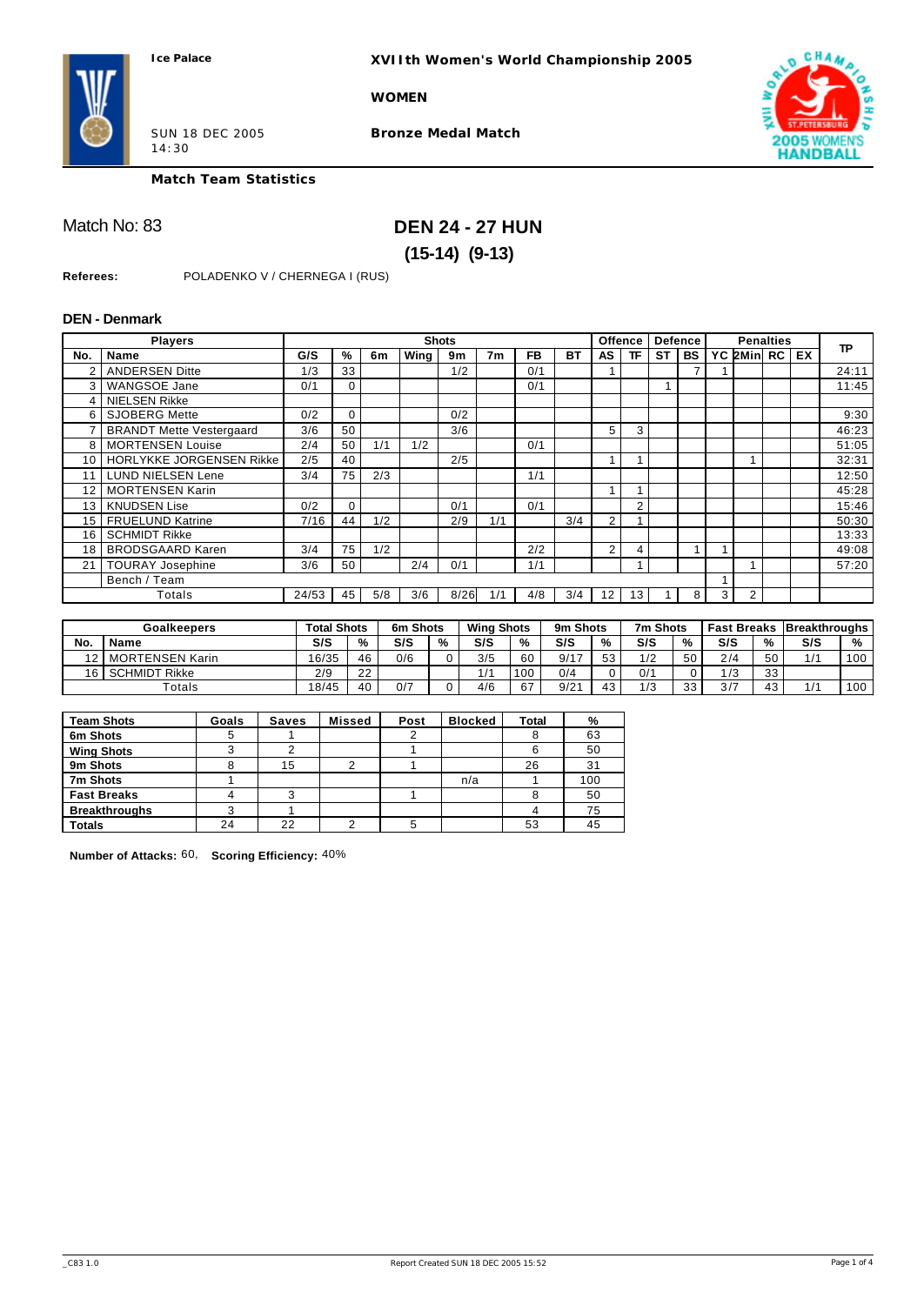**XVIIth Women's World Championship 2005**

## **WOMEN**



SUN 18 DEC 2005 14:30

**Bronze Medal Match**



## Match No: 83 **DEN 24 - 27 HUN (15-14) (9-13)**

**Referees:** POLADENKO V / CHERNEGA I (RUS)

**DEN - Denmark**



4/8

4/7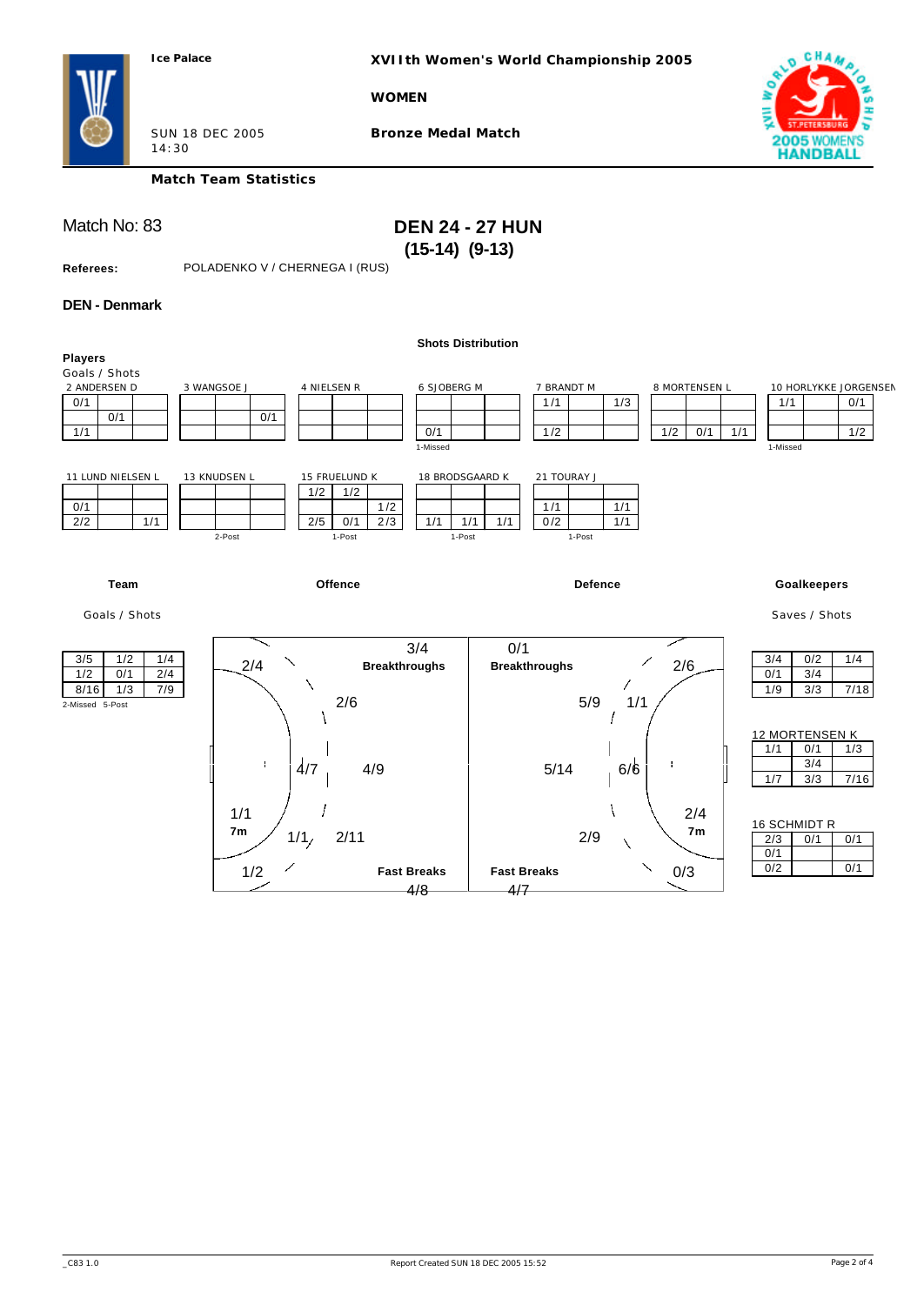

**XVIIth Women's World Championship 2005**

## **WOMEN**



SUN 18 DEC 2005 14:30

**Bronze Medal Match**



**Match Team Statistics**

## Match No: 83 **DEN 24 - 27 HUN (15-14) (9-13)**

**Referees:** POLADENKO V / CHERNEGA I (RUS)

#### **HUN - Hungary Players No. Name Shots G/S % 6m Wing 9m 7m FB BT Offence Defence**  $AS$  **TF**  $ST$  **BS Penalties YC 2Min RC EX TP** 2 FERLING Bernadett 2/6 33 1/1 1/4 0/1 2 1 4 MEHLMANN Ibolya 2/6 33 2/6 2 15:43 6 VERTEN Orsolya 1/3 33 0/2 1/1 1 1 1 20:36 8 BORBAS Rita 4/4 100 4/4 2 5 1 1 1 53:04 10 KENYERES Fanni 3/4 75 1/1 2/3 1 1 1 2 36:57<br>11 HORNYAK Agnes 36:41 11 HORNYAK Agnes 1 18:41 12 SUGAR Timea 13 GÖRBICZ Anita 7/13 54 0/1 3/7 2/2 2/2 0/1 3 2 41:49 14 KOVACSICZ Monika | 1/3 | 33 | 0/1 | | | 1/2 | | | | | | | | | | | | 11:33 15 SITI Eszter 3/4 75 3/4 3/4 3/4 3/4 1 1 1 37:58 16 PALINGER Katalin | | | | | | | | | | | | | | | | 59:57 17 TOTH Timea 2/10 20 2/8 0/1 0/1 2 1 1 1 43:33<br>23 SZUCS Gabriella 1/1 100 1/1 1/1 1 1 1 1 2 1 1:37 23 SZUCS Gabriella 1/1 1/1 100 1 1/1 1/1 1 1 1 1 1 1 2 1 11:37 25 BALOGH Beatrix 1/6 17 1/1 0/2 0/2 0/1 0/1 48:20 Bench / Team Totals 27/60 45 7/7 2/9 12/32 2/4 4/7 0/1 12 10 4 2 5

|                 | <b>Goalkeepers</b>      | <b>Total Shots</b> |    | 6m Shots |   | <b>Wing Shots</b> |    | 9m Shots |    | 7m Shots |   |     |    | <b>Fast Breaks   Breakthroughs</b> |    |
|-----------------|-------------------------|--------------------|----|----------|---|-------------------|----|----------|----|----------|---|-----|----|------------------------------------|----|
| No.             | Name                    | S/S                | %  | S/S      | % | S/S               | %  | S/S      | %  | S/S      | % | S/S | %  | S/S                                | %  |
| 12 <sub>1</sub> | <b>SUGAR Timea</b>      |                    |    |          |   |                   |    |          |    |          |   |     |    |                                    |    |
| 16              | <b>PALINGER Katalin</b> | 22/46              | 48 | 1/6      |   | 2/5               | 40 | 15/23    | 65 | 0/1      |   | 3/7 | 43 |                                    | 25 |
|                 | $\tau$ otals            | 22/46              | 48 | 1/6      |   | 2/5               | 40 | 15/23    | 65 | 0/1      |   | 3/7 | 43 |                                    | 25 |

| <b>Team Shots</b>    | Goals | <b>Saves</b> | <b>Missed</b> | Post | <b>Blocked</b> | <b>Total</b> | %   |
|----------------------|-------|--------------|---------------|------|----------------|--------------|-----|
| 6m Shots             |       |              |               |      |                |              | 100 |
| <b>Wing Shots</b>    |       | 4            |               |      |                |              | 22  |
| 9m Shots             | 12    | 9            | 3             |      |                | 32           | 38  |
| 7m Shots             |       |              |               |      | n/a            |              | 50  |
| <b>Fast Breaks</b>   |       | 3            |               |      |                |              | 57  |
| <b>Breakthroughs</b> |       |              |               |      |                |              |     |
| <b>Totals</b>        | 27    | 18           |               | ◠    |                | 60           | 45  |

**Number of Attacks:** 60, **Scoring Efficiency:** 45%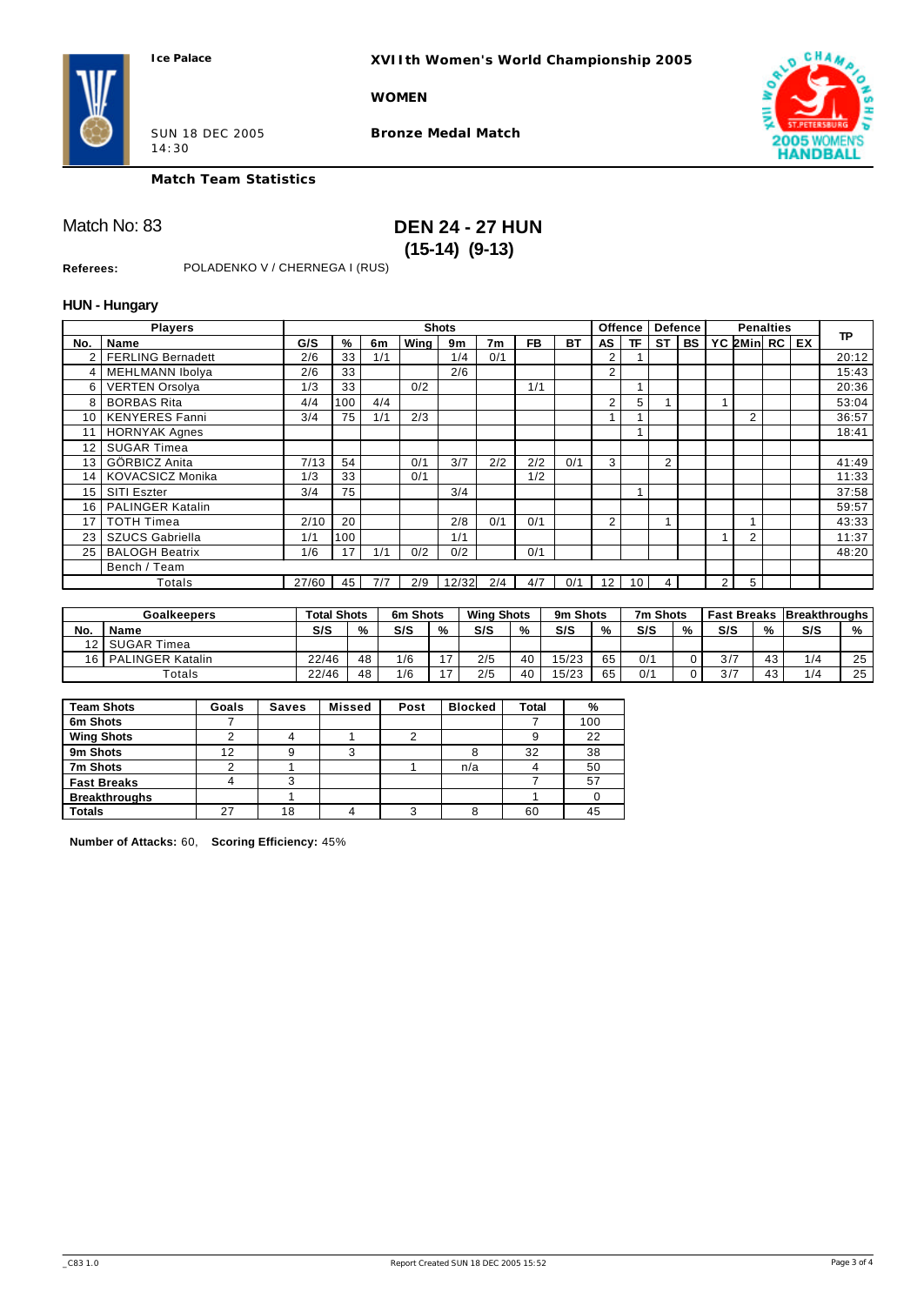**XVIIth Women's World Championship 2005**

#### **WOMEN**



SUN 18 DEC 2005 14:30

**Bronze Medal Match**

**Match Team Statistics**

## Match No: 83 **DEN 24 - 27 HUN (15-14) (9-13)**

**Referees:** POLADENKO V / CHERNEGA I (RUS)

**HUN - Hungary**



**Fast Breaks Fast Breaks** 4/7

|                           | ŕ<br>í |
|---------------------------|--------|
| <b>Fast Breaks</b><br>4/8 |        |
|                           |        |

**LEGEND<br>G/S** Goals / Shots<br>**S/S** Saves / Shots

 **+** 2 Minute + 2 Minute Suspensions

**G/S** Goals / Shots **%** Efficiency **6m** 6-metre Shots **7m** 7-metre Shots **9m** 9-metre Shots **S/S** Saves / Shots **Wing** Wing Shots **FB** Fast Breaks **BT** Breaktroughs **EX** Exclusions **AS** Assists **TF** Technical Faults **ST** Steals **BS** Blocked Shots **TP** Time Played

**YC** Yellow Cards *CIS* Yellow Cards *CIS* Saves / Shots Wing Wing Shots FB Fast Breaks BT Breaktroughs EX<br> **AS** Assists **TF** Technical Faults **ST** Steals BS Blocked Shots **TP**<br> **PC** Yellow Cards RC Red Cards **n/a** not app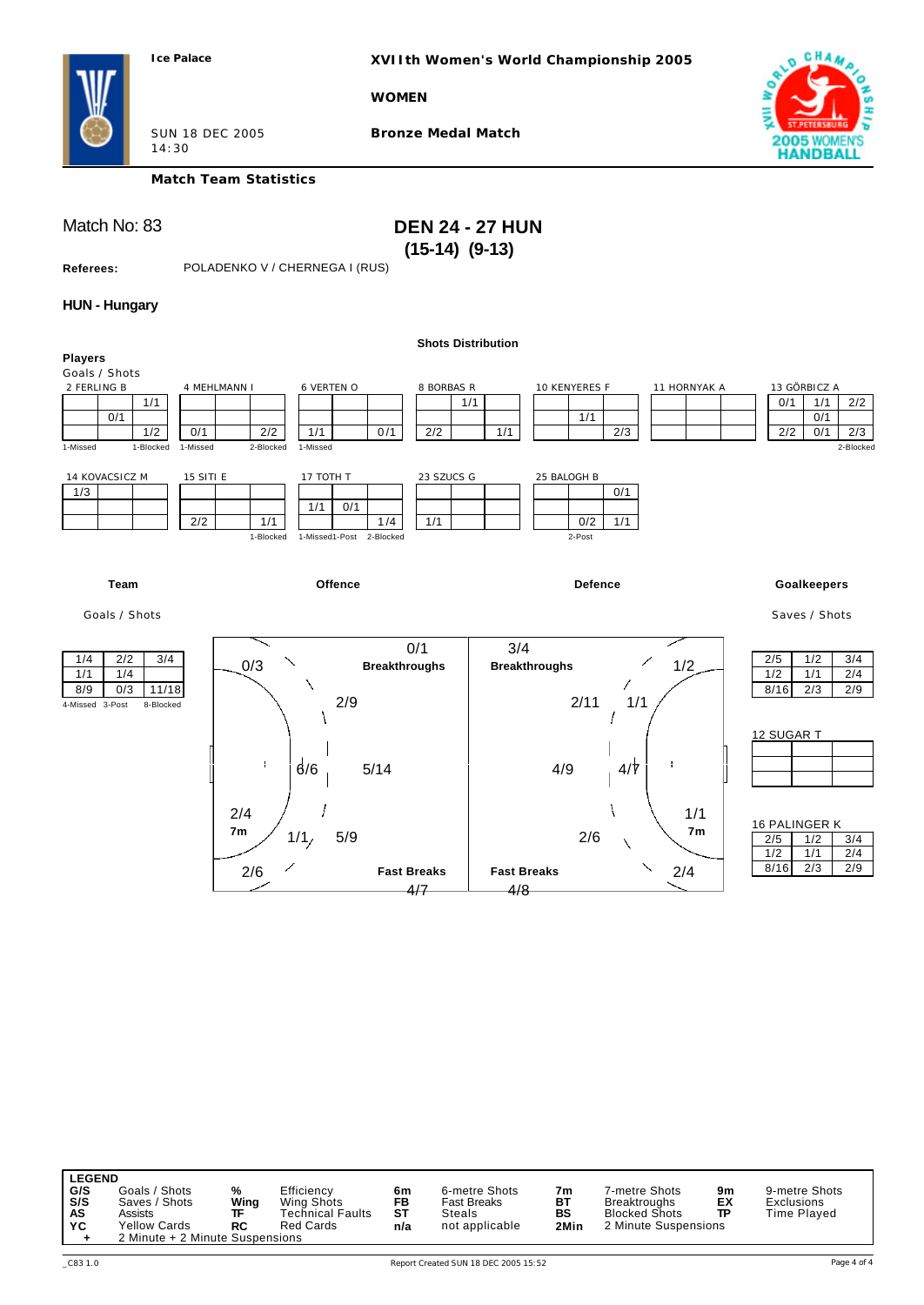**XVIIth Women's World Championship 2005**

**WOMEN**



SUN 18 DEC 2005 14:30

**Bronze Medal Match**



**Play by Play**

## Match No: 83 **DEN 24 - 27 HUN (15-14) (9-13)**

## **Teams:**

| DEN | 2 ANDERSEN Ditte           | 3 WANGSOE Jane      | 4 NIELSEN Rikke           |    | 6 SJOBERG Mette   |
|-----|----------------------------|---------------------|---------------------------|----|-------------------|
|     | 7 BRANDT Mette Vestergaard | 8 MORTENSEN Louise  | 10 HORLYKKE JORGENSEN Ril | 11 | LUND NIELSEN Lene |
|     | 12 MORTENSEN Karin         | 13 KNUDSEN Lise     | 15 FRUELUND Katrine       |    | 16 SCHMIDT Rikke  |
|     | 18 BRODSGAARD Karen        | 21 TOURAY Josephine |                           |    |                   |
|     | HUN 2 FERLING Bernadett    | 4 MEHLMANN Ibolya   | 6 VERTEN Orsolya          |    | 8 BORBAS Rita     |
|     | 10 KENYERES Fanni          | 11 HORNYAK Agnes    | 12 SUGAR Timea            |    | 13 GÖRBICZ Anita  |
|     | 14 KOVACSICZ Monika        | 15 SITI Eszter      | 16 PALINGER Katalin       |    | 17 TOTH Timea     |
|     | 23 SZUCS Gabriella         | 25 BALOGH Beatrix   |                           |    |                   |

- 
- 

## **FIRST HALF**

| Match<br>Time | <b>DEN - Denmark</b>                                        | Score Lead |              | <b>HUN - Hungary</b>                                    |
|---------------|-------------------------------------------------------------|------------|--------------|---------------------------------------------------------|
| 0:00          | 16 SCHMIDT R Goalkeeper                                     |            |              |                                                         |
| 0:00          |                                                             |            |              | 16 PALINGER K Goalkeeper                                |
| 0:51          | 10 HORLYKKE JORGENSEN Shot centre 9m missed                 |            |              |                                                         |
| 1:02          |                                                             |            |              | 6 VERTEN O Shot left wing missed                        |
| 1:27          | 13 KNUDSEN L Shot right 9m post                             |            |              |                                                         |
| 1:33          |                                                             | $0 - 1$    | $-1$         | 6 VERTEN O Goal fast break bottom left (8 BORBAS R)     |
| 2:00          | 15 FRUELUND K Goal left 9m bottom left                      | $1 - 1$    | $\mathbf 0$  |                                                         |
| 2:28          |                                                             |            |              | 17 TOTH T Shot centre 9m missed                         |
| 2:41          | 8 MORTENSEN L Goal left wing bottom left (2 ANDERSEN D)     | $2 - 1$    | $+1$         |                                                         |
| 3:12          |                                                             |            |              | 4 MEHLMANN I Shot centre 9m missed                      |
| 3:23          | 13 KNUDSEN L Technical fault                                |            |              |                                                         |
| 3:59          |                                                             |            |              | 14 KOVACSICZ M Shot right wing saved top left           |
| 4:37          |                                                             |            |              | 8 BORBAS R Warning (yellow card)                        |
| 5:09          | 21 TOURAY J Technical fault                                 |            |              |                                                         |
| 5:09          |                                                             |            |              | 8 BORBAS R Steal                                        |
| 5:19          |                                                             | $2 - 2$    | $\mathbf{0}$ | 14 KOVACSICZ M Goal fast break top left (17 TOTH T)     |
| 6:01          | 13 KNUDSEN L Technical fault                                |            |              |                                                         |
| 6:11          |                                                             | $2 - 3$    | $-1$         | 23 SZUCS G Goal centre 9m bottom left                   |
| 6:37          |                                                             |            |              | 23 SZUCS G Warning (yellow card)                        |
| 6:54          | 15 FRUELUND K Shot breakthrough saved middle right          |            |              |                                                         |
| 7:04          | 10 HORLYKKE JORGENSEN 2 minutes suspension                  |            |              |                                                         |
| 7:28          |                                                             | $2 - 4$    | -21          | 13 GÖRBICZ A Goal centre 9m top centre                  |
| 8:00          | 7 BRANDT M Technical fault                                  |            |              |                                                         |
| 8:01          |                                                             |            |              | 17 TOTH T Steal                                         |
| 8:11          |                                                             |            |              | 14 KOVACSICZ M Shot fast break saved top left           |
| 8:38          | 8 MORTENSEN L Goal centre 6m bottom right (7 BRANDT M)      | $3 - 4$    | $-1$         |                                                         |
| 8:58          |                                                             |            |              | 4 MEHLMANN   7m received                                |
| 9:06          | 8 MORTENSEN L 7m caused                                     |            |              |                                                         |
| 9:15          |                                                             | $3 - 5$    | $-2$         | 13 GÖRBICZ A Goal Penalty shot top right (4 MEHLMANN I) |
| 9:46          |                                                             |            |              | 23 SZUCS G 2 minutes suspension                         |
| 10:12         | 15 FRUELUND K Goal left 6m bottom left                      | $4 - 5$    | $-1$         |                                                         |
| 10:43         | 2 ANDERSEN D Warning (yellow card)                          |            |              |                                                         |
| 11:12         |                                                             | $4 - 6$    | $-2$         | 4 MEHLMANN I Goal centre 9m bottom right                |
| 11:26         | 15 FRUELUND K Goal breakthrough top centre                  | $5 - 6$    | $-1$         |                                                         |
| 11:59         |                                                             | $5 - 7$    | $-2$         | 17 TOTH T Goal centre 9m middle left                    |
| 12:31         | 7 BRANDT M Goal right 9m top left                           | $6 - 7$    | $-1$         |                                                         |
| 12:59         |                                                             |            |              | 17 TOTH T Shot centre 9m blocked                        |
| 13:30         |                                                             |            |              | 13 GÖRBICZ A Shot centre 9m blocked                     |
| 13:49         | 18 BRODSGAARD K Warning (yellow card)                       |            |              |                                                         |
| 13:59         |                                                             | $6 - 8$    | $-2$         | 4 MEHLMANN I Goal left 9m bottom right                  |
| 14:25         | 15 FRUELUND K Shot left 9m saved bottom right               |            |              |                                                         |
| 14:55         |                                                             |            |              | 23 SZUCS G 2 minutes suspension                         |
| 15:05         | 15 FRUELUND K Technical fault                               |            |              |                                                         |
| 15:46         |                                                             |            |              | 17 TOTH T Shot centre 9m saved bottom right             |
| 15:54         | 18 BRODSGAARD K Goal fast break bottom left (15 FRUELUND K) | $7 - 8$    | $-1$         |                                                         |
| 16:25         |                                                             | $7 - 9$    | $-2$         | 25 BALOGH B Goal centre 6m bottom right (17 TOTH T)     |
| 16:52         | 15 FRUELUND K Goal breakthrough bottom right                | $8 - 9$    | $-1$         |                                                         |
| 17:32         |                                                             |            |              | 25 BALOGH B Shot right wing post                        |
| 17:45         | 18 BRODSGAARD K Technical fault                             |            |              |                                                         |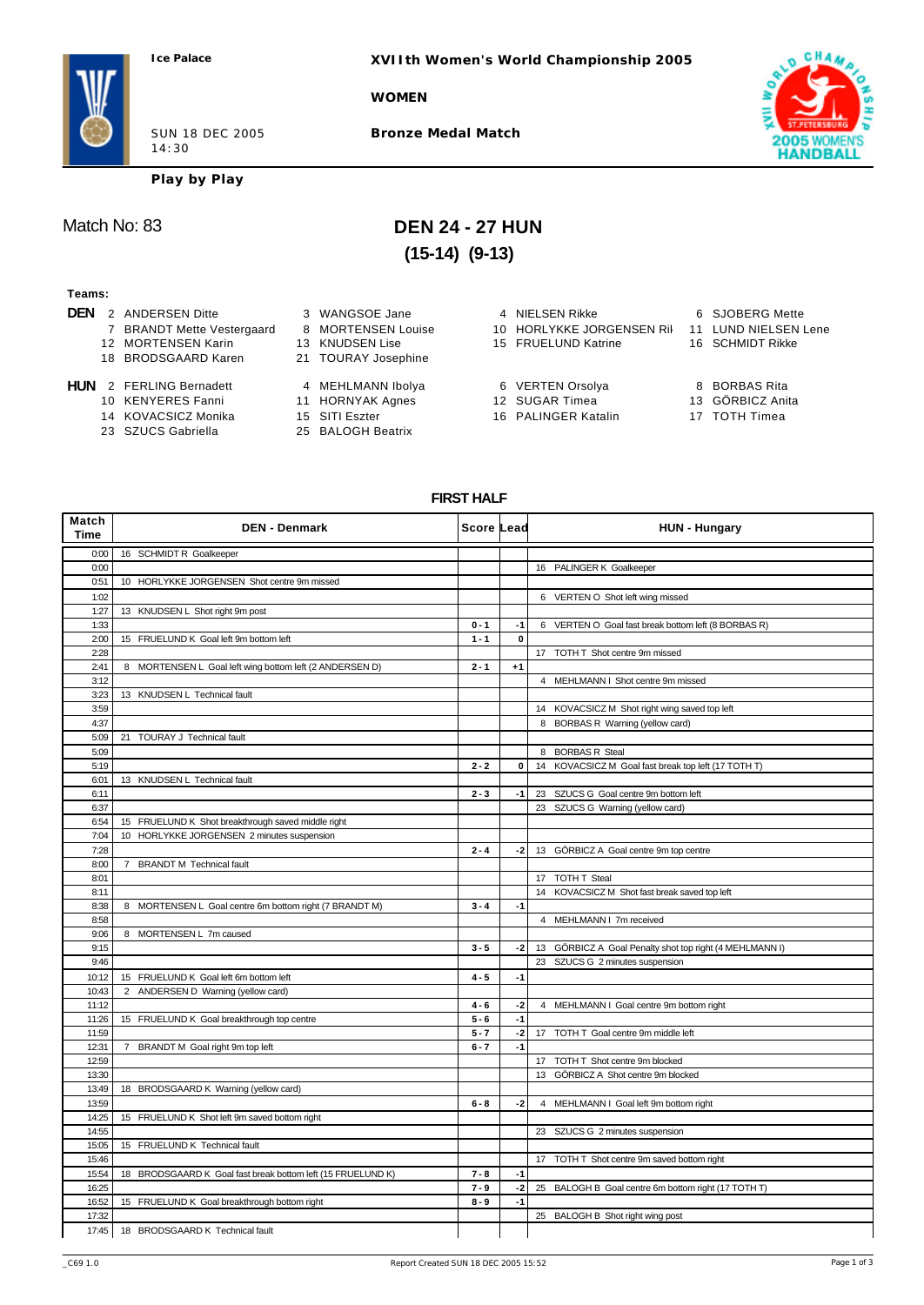## **WOMEN**

SUN 18 DEC 2005 14:30

**Bronze Medal Match**



**Play by Play**

## **FIRST HALF**

| Match<br>Time | <b>DEN - Denmark</b>                                                 | <b>Score Lead</b> |              | <b>HUN - Hungary</b>                                     |
|---------------|----------------------------------------------------------------------|-------------------|--------------|----------------------------------------------------------|
| 17:47         |                                                                      |                   |              | 6 VERTEN O 7m received                                   |
| 17:47         | 21 TOURAY J 7m caused                                                |                   |              |                                                          |
| 17:47         |                                                                      |                   |              | 17 TOTH T Penalty shot post                              |
| 17:48         | 21 TOURAY J 2 minutes suspension                                     |                   |              |                                                          |
| 18:48         | 15 FRUELUND K Shot left 9m saved top left                            |                   |              |                                                          |
| 19:02         |                                                                      |                   |              | 6 VERTEN O Shot left wing saved bottom right             |
| 19:52         | BRANDT M Goal centre 9m bottom left<br>$\overline{7}$                | $9 - 9$           | $\mathbf{0}$ |                                                          |
| 20:18         |                                                                      |                   |              | 8 BORBAS R Technical fault                               |
| 20:23         | 21 TOURAY J Goal fast break bottom right (12 MORTENSEN K)            | $10 - 9$          | $+1$         |                                                          |
| 20:52         |                                                                      | $10 - 10$         | $\bf{0}$     | 10 KENYERES F Goal left wing bottom right                |
| 21:32         | 10 HORLYKKE JORGENSEN Shot left 9m saved bottom right                |                   |              |                                                          |
| 21:52         | 18 BRODSGAARD K 7m received                                          |                   |              |                                                          |
| 21:52         |                                                                      |                   |              | 10 KENYERES F 7m caused                                  |
| 21:52         |                                                                      |                   |              | 10 KENYERES F 2 minutes suspension                       |
| 21:56         | 15 FRUELUND K Goal Penalty shot bottom right (18 BRODSGAARD K)       | $11 - 10$         | $+1$         |                                                          |
| 22:27         |                                                                      |                   |              | 17 TOTH T Shot left 9m saved bottom right                |
| 22:52         | 15 FRUELUND K Shot centre 6m post                                    |                   |              |                                                          |
| 23:15         |                                                                      |                   |              | 13 GÖRBICZ A Shot left wing saved middle centre          |
| 23:38         | 21 TOURAY J Goal right wing middle left (7 BRANDT M)                 | $12 - 10$         | $+2$         |                                                          |
| 24:15         |                                                                      |                   |              | 4 MEHLMANN I Shot right 9m blocked                       |
| 24:26         |                                                                      | $12 - 11$         | $+1$         | 15 SITI E Goal left 9m bottom right                      |
| 24:59         | 21 TOURAY J Shot right 9m saved bottom left                          |                   |              |                                                          |
| 25:12         |                                                                      | $12 - 12$         | $\mathbf{0}$ | 17 TOTH T Goal centre 9m bottom right                    |
| 26:05         | 6 SJOBERG M Shot centre 9m saved bottom left                         |                   |              |                                                          |
| 26:15         | BRANDT M Goal right 9m top right<br>7                                | $13 - 12$         | $+1$         |                                                          |
| 26:39         |                                                                      |                   |              | 17 TOTH T Shot centre 9m blocked                         |
| 26:47         | 11 LUND NIELSEN L Goal fast break bottom right (7 BRANDT M)          | $14 - 12$         | $+2$         |                                                          |
| 27:12         |                                                                      | $14 - 13$         | $+1$         | 10 KENYERES F Goal centre 6m bottom right (4 MEHLMANN I) |
| 27:41         | 11 LUND NIELSEN L Goal centre 6m bottom left (10 HORLYKKE JORGENSEN) | $15 - 13$         | $+2$         |                                                          |
| 28:21         |                                                                      | $15 - 14$         | $+1$         | 10 KENYERES F Goal left wing middle centre (2 FERLING B) |
| 28:25         | PYTLICK J Timeout                                                    |                   |              |                                                          |
| 28:59         | 10 HORLYKKE JORGENSEN Technical fault                                |                   |              |                                                          |
| 29:11         |                                                                      |                   |              | 10 KENYERES F Shot left wing saved bottom right          |
| 29:20         | 2 ANDERSEN D Shot left 9m saved middle centre                        |                   |              |                                                          |
| 29:59         | 10 HORLYKKE JORGENSEN Shot centre 9m saved top right                 |                   |              |                                                          |

## **SECOND HALF**

| Match<br>Time | <b>DEN - Denmark</b>                                       | <b>Score Lead</b> |    | <b>HUN - Hungary</b>                               |
|---------------|------------------------------------------------------------|-------------------|----|----------------------------------------------------|
| 30:00         | 12 MORTENSEN K Goalkeeper                                  |                   |    |                                                    |
| 30:00         |                                                            |                   |    | 16 PALINGER K Goalkeeper                           |
| 30:15         |                                                            |                   |    | 4 MEHLMANN I Shot centre 9m blocked                |
| 30:35         |                                                            | $15 - 15$         | 0  | 2 FERLING B Goal left 6m bottom right              |
| 31:15         | BRANDT M Shot centre 9m saved bottom left                  |                   |    |                                                    |
| 31:33         |                                                            | $15 - 16$         | -1 | 15 SITI E Goal left 9m bottom left                 |
| 32:22         | 15 FRUELUND K Shot left 9m saved top centre                |                   |    |                                                    |
| 32:32         |                                                            |                   |    | 25 BALOGH B Shot fast break saved bottom centre    |
| 32:41         | 2 ANDERSEN D Shot fast break saved top left                |                   |    |                                                    |
| 32:54         |                                                            |                   |    | 15 SITI E Technical fault                          |
| 33:40         | 15 FRUELUND K Shot left 9m saved bottom centre             |                   |    |                                                    |
| 33:49         |                                                            |                   |    | 11 HORNYAK A Technical fault                       |
| 33:55         | 12 MORTENSEN K Technical fault                             |                   |    |                                                    |
| 34:25         |                                                            |                   |    | 4 MEHLMANN I Shot left 9m saved bottom left        |
| 34:32         | 18 BRODSGAARD K Goal fast break bottom centre (7 BRANDT M) | $16 - 16$         | 0  |                                                    |
| 35:03         |                                                            |                   |    | 8 BORBAS R Technical fault                         |
| 35:43         | 15 FRUELUND K Shot left 9m saved bottom left               |                   |    |                                                    |
| 35:47         |                                                            |                   |    | 10 KENYERES F 2 minutes suspension                 |
| 35:59         | 8 MORTENSEN L Shot left wing saved bottom left             |                   |    |                                                    |
| 36:26         | BRANDT M Shot right 9m saved top right                     |                   |    |                                                    |
| 36:54         |                                                            |                   |    | 15 SITI E Shot right 9m blocked                    |
| 37:18         |                                                            | $16 - 17$         | -1 | 13 GÖRBICZ A Goal right 9m bottom right            |
| 37:41         | 21 TOURAY J Shot right wing post                           |                   |    |                                                    |
| 38:21         |                                                            |                   |    | 13 GÖRBICZ A Shot breakthrough saved bottom centre |
| 38:29         | 18 BRODSGAARD K Technical fault                            |                   |    |                                                    |
| 39:07         |                                                            |                   |    | 13 GÖRBICZ A Shot right 9m blocked                 |
| 39:27         | 15 FRUELUND K 7m caused                                    |                   |    |                                                    |
| 39:28         |                                                            |                   |    | 15 SITI E 7m received                              |